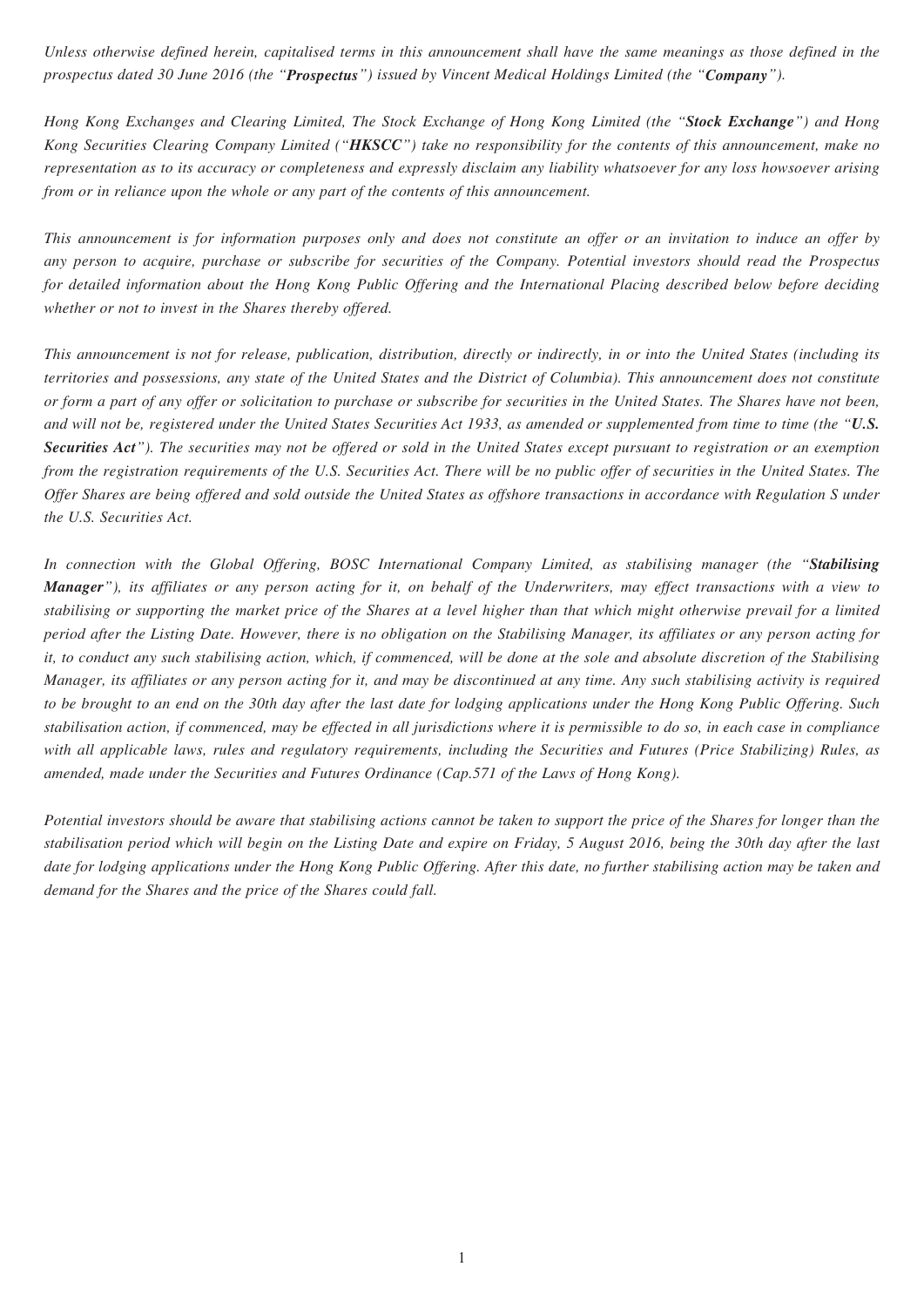

*(Incorporated in the Cayman Islands with limited liability)*

# **GLOBAL OFFERING**

| <b>Number of Offer Shares under:</b><br>the Global Offering | 127,600,000 Shares (subject to the<br><b>Over-allotment Option</b> )                                                                                                                                                                                                                                  |
|-------------------------------------------------------------|-------------------------------------------------------------------------------------------------------------------------------------------------------------------------------------------------------------------------------------------------------------------------------------------------------|
| <b>Number of Hong Kong Offer Shares</b>                     | 12,760,000 Shares (subject to adjustment and<br>including 1,276,000 Employee Reserved<br>Shares)                                                                                                                                                                                                      |
| <b>Number of International Placing Shares</b>               | 114,840,000 Shares (subject to adjustment<br>and the Over-allotment Option)                                                                                                                                                                                                                           |
| <b>Offer Price:</b>                                         | not more than HK\$1.25 per Offer Share<br>(payable in full on application in Hong Kong<br>dollars, subject to refund, plus brokerage<br>of $1.0\%$ , SFC transaction levy of 0.0027% and<br>Stock Exchange trading fee of $0.005\%$ )<br>and expected to be not less than HK\$1.00<br>per Offer Share |
| <b>Nominal Value :</b>                                      | <b>HK\$0.01 per Share</b>                                                                                                                                                                                                                                                                             |
| <b>Stock Code</b>                                           | 1612                                                                                                                                                                                                                                                                                                  |

#### **Sole Sponsor and Sole Global Coordinator**



### **Joint Bookrunners**





CROSBY



**Joint Lead Managers**



 $\blacksquare$  CIMB



**in** sws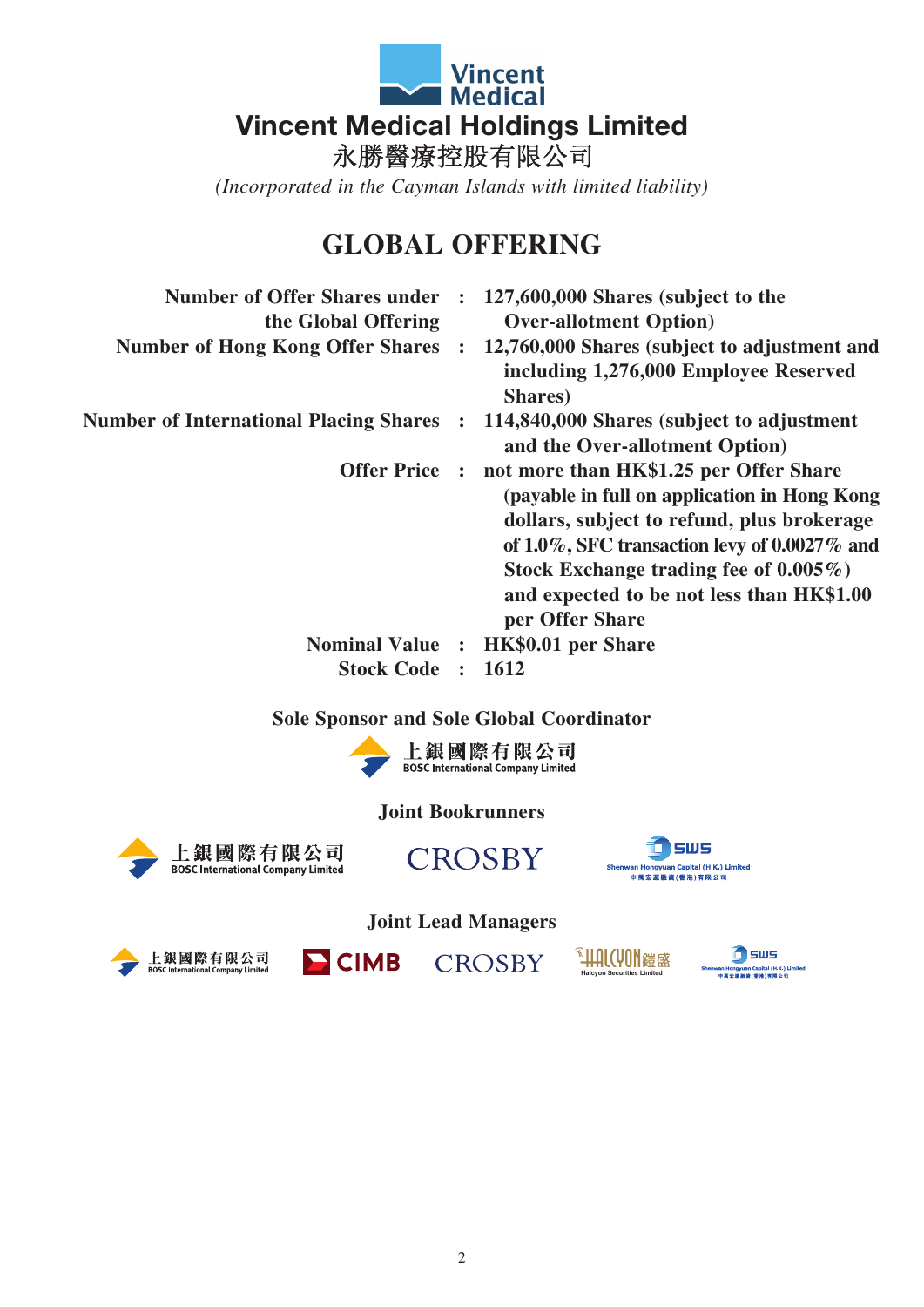Application has been made by the Company to the Listing Committee of the Stock Exchange for the listing of, and permission to deal in, the Shares in issue and to be issued as described in the Prospectus (including (i) the Shares in issue; (ii) the Shares to be issued pursuant to the Capitalisation Issue and the Global Offering (including any additional Shares which may be issued pursuant to the exercise of the Over-allotment Option); and (iii) the Shares which may be issued pursuant to the exercise of the options granted under the Share Option Schemes). Dealings in the Shares on the Stock Exchange are expected to commence at 9:00 a.m. on Wednesday, 13 July 2016. In the event the Over-allotment Option is exercised, an announcement will be made by the Company on the Company's website at **www.vincentmedical.com** and the Stock Exchange's website at **www.hkexnews.hk**.

The Global Offering comprises: (1) the Hong Kong Public Offering of 12,760,000 Offer Shares, representing 10% of the total Offer Shares initially available under the Global Offering (subject to adjustment and including 1,276,000 Employee Reserved Shares); and (2) the International Placing of 114,840,000 Offer Shares, representing 90% of the total Offer Shares initially available under the Global Offering (subject to adjustment and the Over-allotment Option). The allocation of the Offer Shares between the Hong Kong Public Offering and the International Placing will be subject to adjustment as described in the section headed "Structure of the Global Offering" in the Prospectus.

In connection with the Global Offering, the Company is expected to grant the Over-allotment Option to the International Underwriters, which is exercisable by the Stabilising Manager on behalf of the International Underwriters, to require the Company to allot and issue up to 19,140,000 additional Offer Shares, representing 15% of the number of Offer Shares initially available under the Global Offering, at the Offer Price to cover over-allocations in the International Placing, if any.

Subject to the granting of the approval for listing of, and permission to deal in, the Shares on the Main Board and compliance with the stock admission requirements of HKSCC, the Shares will be accepted as eligible securities by HKSCC for deposit, clearance and settlement in CCASS with effect from the date of commencement of dealings in the Shares on the Stock Exchange or on any other date as determined by HKSCC. Settlement of transactions between participants of the Stock Exchange is required to take place in CCASS on the second business day after any trading day. All activities under CCASS are subject to the General Rules of CCASS and CCASS Operational Procedures in effect from time to time. All necessary arrangements have been made to enable the Shares to be admitted into CCASS.

The Offer Price will not be more than HK\$1.25 per Offer Share and is currently expected to be not less than HK\$1.00 per Offer Share, unless otherwise announced. Applicants for the Hong Kong Offer Shares are required to pay, on application, the maximum Offer Price of HK\$1.25 per Offer Share together with brokerage of 1.0%, SFC transaction levy of 0.0027% and Stock Exchange trading fee of 0.005%, subject to refund if the Offer Price as finally determined is less than HK\$1.25 per Offer Share.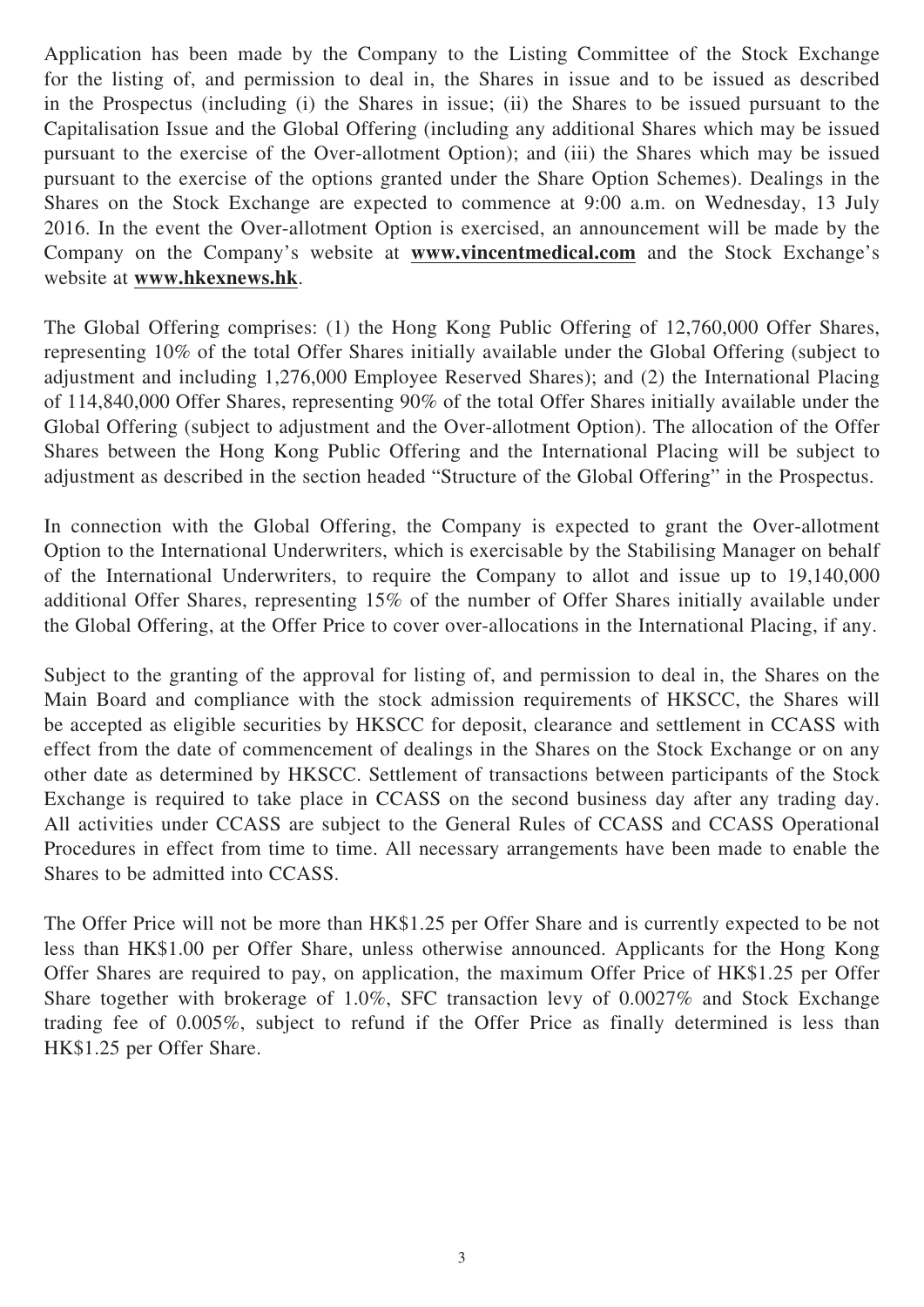**Applications for the Hong Kong Offer Shares will only be considered on the basis of the terms and conditions set out in the Prospectus and the Application Forms and the designated website (www.hkeipo.hk) for the HK eIPO White Form.** Applicants who would like to have the allotted Hong Kong Offer Shares registered in their own names should either (i) complete and sign the WHITE Application Forms, or (ii) submit applications online through the designated website of the **HK eIPO White Form** Service Provider at **www.hkeipo.hk** under the **HK eIPO White Form** service. Applicants who would like to have the allotted Hong Kong Offer Shares registered in the name of HKSCC Nominees Limited and deposited directly into CCASS for credit to their CCASS Investor Participant stock accounts or the stock accounts of their designated CCASS Participants maintained in CCASS should either (i) complete and sign the **YELLOW** Application Forms, or (ii) give **electronic application instructions** to HKSCC via CCASS. Applicants who are Eligible Employees who wish to apply for Employee Reserved Shares under the Employee Preferential Offering should complete and sign the **PINK** Application Form.

Copies of the Prospectus, together with the **WHITE** Application Forms, may be collected during normal business hours from 9:00 a.m. on Thursday, 30 June 2016, until 12:00 noon on Wednesday, 6 July 2016 from

(i) any of the following offices of the Joint Bookrunners:

| <b>BOSC</b> International Company Limited | 34 <sup>th</sup> Floor, Champion Tower<br>3 Garden Road, Central |
|-------------------------------------------|------------------------------------------------------------------|
|                                           | Hong Kong                                                        |
| Crosby Securities Limited                 | $5th$ Floor                                                      |
|                                           | AXA Centre                                                       |
|                                           | 151 Gloucester Road                                              |
|                                           | Wan Chai                                                         |
|                                           | Hong Kong                                                        |
| Shenwan Hongyuan Capital (H.K.) Limited   | Level 19                                                         |
|                                           | 28 Hennessy Road                                                 |
|                                           | Hong Kong                                                        |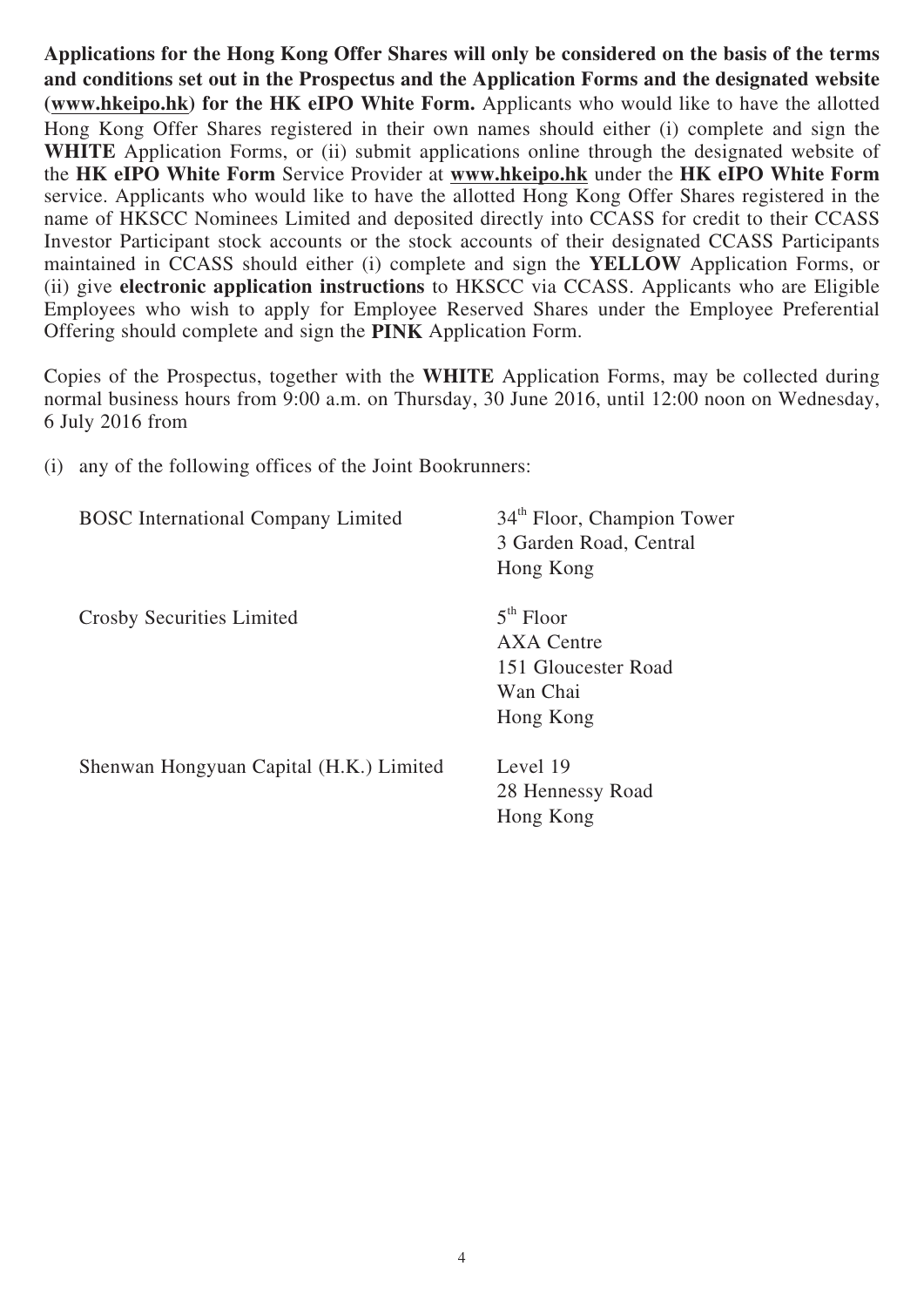(ii) any of the following branches of the receiving bank:

## **Bank of China (Hong Kong) Limited**

|                        | <b>Branch name</b>                            | <b>Address</b>                                                  |
|------------------------|-----------------------------------------------|-----------------------------------------------------------------|
| Hong Kong Island       | <b>Bank of China Tower Branch</b>             | 3/F, 1 Garden Road                                              |
|                        | Gilman Street Branch                          | 136 Des Voeux Road Central                                      |
|                        | 409 Hennessy Road Branch                      | 409–415 Hennessy Road, Wan Chai                                 |
| Kowloon                | Prince Edward Road West<br>(Mong Kok) Branch  | 116–118 Prince Edward Road<br>West, Mong Kok, Kowloon           |
|                        | To Kwa Wan Branch                             | 80N To Kwa Wan Road, To Kwa Wan                                 |
|                        | <b>Chuk Yuen Estate Branch</b>                | Shop S1, Chuk Yuen Shopping<br>Centre, Chuk Yuen South Estate   |
|                        | Tseung Kwan O Plaza Branch                    | Shop 112-125, Level 1,<br>Tseung Kwan O Plaza,<br>Tseung Kwan O |
| <b>New Territories</b> | Fo Tan Branch                                 | No. 2, 1/F Shatin Galleria,<br>18–24 Shan Mei Street, Fo Tan    |
|                        | Yuen Long (Hang Fat Mansion)<br><b>Branch</b> | 8–18 Castle Peak Road, Yuen Long                                |
|                        | Tai Po Plaza Branch                           | Unit 4, Level 1 Tai Po Plaza,<br>1 On Tai Road, Tai Po          |

Copies of the Prospectus, together with the **YELLOW** Application Forms, may be collected during normal business hours from 9:00 a.m. on Thursday, 30 June 2016 until 12:00 noon on Wednesday, 6 July 2016 from the Depository Counter of HKSCC at 1/F, One & Two Exchange Square, 8 Connaught Place, Central, Hong Kong or your stockbroker, who may have such Application Forms and the Prospectus available.

The **WHITE** or **YELLOW** Application Form completed in all respects in accordance with the instructions printed thereon, together with a cheque or a banker's cashier order marked payable to "**Bank of China (Hong Kong) Nominees Limited — Vincent Medical Public Offer**" attached and securely stapled, should be deposited in the special collection boxes provided at any of the branches of the receiving bank listed above, at the following times:

> **Thursday, 30 June 2016 — 9:00 a.m. to 5:00 p.m. Saturday, 2 July 2016 — 9:00 a.m. to 1:00 p.m. Monday, 4 July 2016 — 9:00 a.m. to 5:00 p.m. Tuesday, 5 July 2016 — 9:00 a.m. to 5:00 p.m. Wednesday, 6 July 2016 — 9:00 a.m. to 12:00 noon**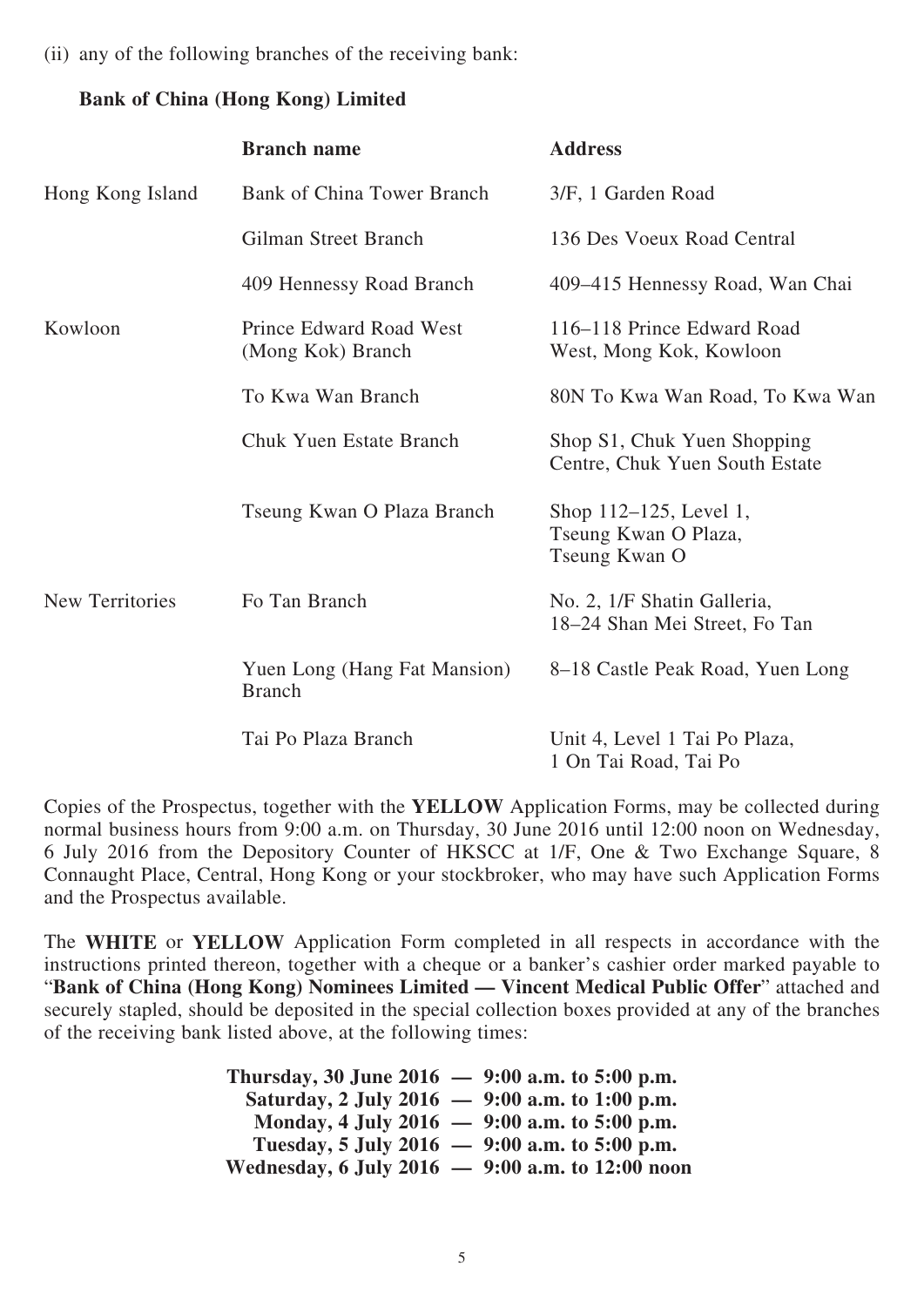Applicants applying by **HK eIPO White Form** may submit applications through the **HK eIPO White Form** service at **www.hkeipo.hk** from 9:00 a.m. on Thursday, 30 June 2016 until 11:30 a.m. on Wednesday, 6 July 2016 and the latest time for completing full payment of application monies in respect of such applications will be 12:00 noon on Wednesday, 6 July 2016 or such later time as described in the section headed "How to Apply for Hong Kong Offer Shares and Employee Reserved Shares — 10. Effect of Bad Weather on the Opening of the Application Lists" in the Prospectus.

#### **Time for Inputting Electronic Application Instructions**

CCASS Clearing/Custodian Participants can input **electronic application instructions** at the following times on the following dates:

| Thursday, 30 June 2016 - 9:00 a.m. to 8:30 p.m. <sup>(1)</sup> |                                                                   |
|----------------------------------------------------------------|-------------------------------------------------------------------|
|                                                                | Saturday, 2 July 2016 - 8:00 a.m. to 1:00 p.m. <sup>(1)</sup>     |
|                                                                | Monday, 4 July 2016 - 8:00 a.m. to 8:30 p.m. <sup>(1)</sup>       |
|                                                                | Tuesday, 5 July 2016 - 8:00 a.m. to 8:30 p.m. <sup>(1)</sup>      |
|                                                                | Wednesday, 6 July 2016 $-$ 8:00 a.m. <sup>(1)</sup> to 12:00 noon |

*Note:*

(1) These times are subject to change as HKSCC may determine from time to time with prior notification to CCASS Clearing/ Custodian Participants.

CCASS Investor Participants can input **electronic application instructions** from 9:00 a.m. on Thursday, 30 June 2016 until 12:00 noon on Wednesday, 6 July 2016 (24 hours daily, except on the last application day).

The latest time for inputting your **electronic application instructions** will be 12:00 noon on Wednesday, 6 July 2016 or such later application day or such later time as described in the section headed "How to Apply for Hong Kong Offer Shares and Employee Reserved Shares — 10. Effect of Bad Weather on the Opening of the Application Lists" in the Prospectus.

Copies of the Prospectus, together with the **PINK** Application Forms can be collected by Eligible Employees from the Company's head office at Flat B2, 7th Floor, Phase 2, Hang Fung Industrial Building, 2G Hok Yuen Street, Hung Hom, Hong Kong during normal business hours from 9:00 a.m. on Thursday, 30 June 2016 until 12:00 noon on Tuesday, 5 July 2016. Electronic copies of the **PINK** Application Form and the Prospectus can be viewed from the Company's website (**www.vincentmedical.com**) and the Stock Exchange's website (**www.hkexnews.hk**). Completed **PINK** Application Forms, together with a cheque attached and marked payable to "**Bank of China (Hong Kong) Nominees Limited — Vincent Medical Public Offer**" for the payment must be returned to the Company's head office at Flat B2, 7th Floor, Phase 2, Hang Fung Industrial Building, 2G Hok Yuen Street, Hung Hom, Hong Kong by 12:00 noon on Tuesday, 5 July 2016.

Please refer to the sections headed "Structure of the Global Offering" and "How to Apply for Hong Kong Offer Shares and Employee Reserved Shares" in the Prospectus for details of the conditions and procedures of the Hong Kong Public Offering.